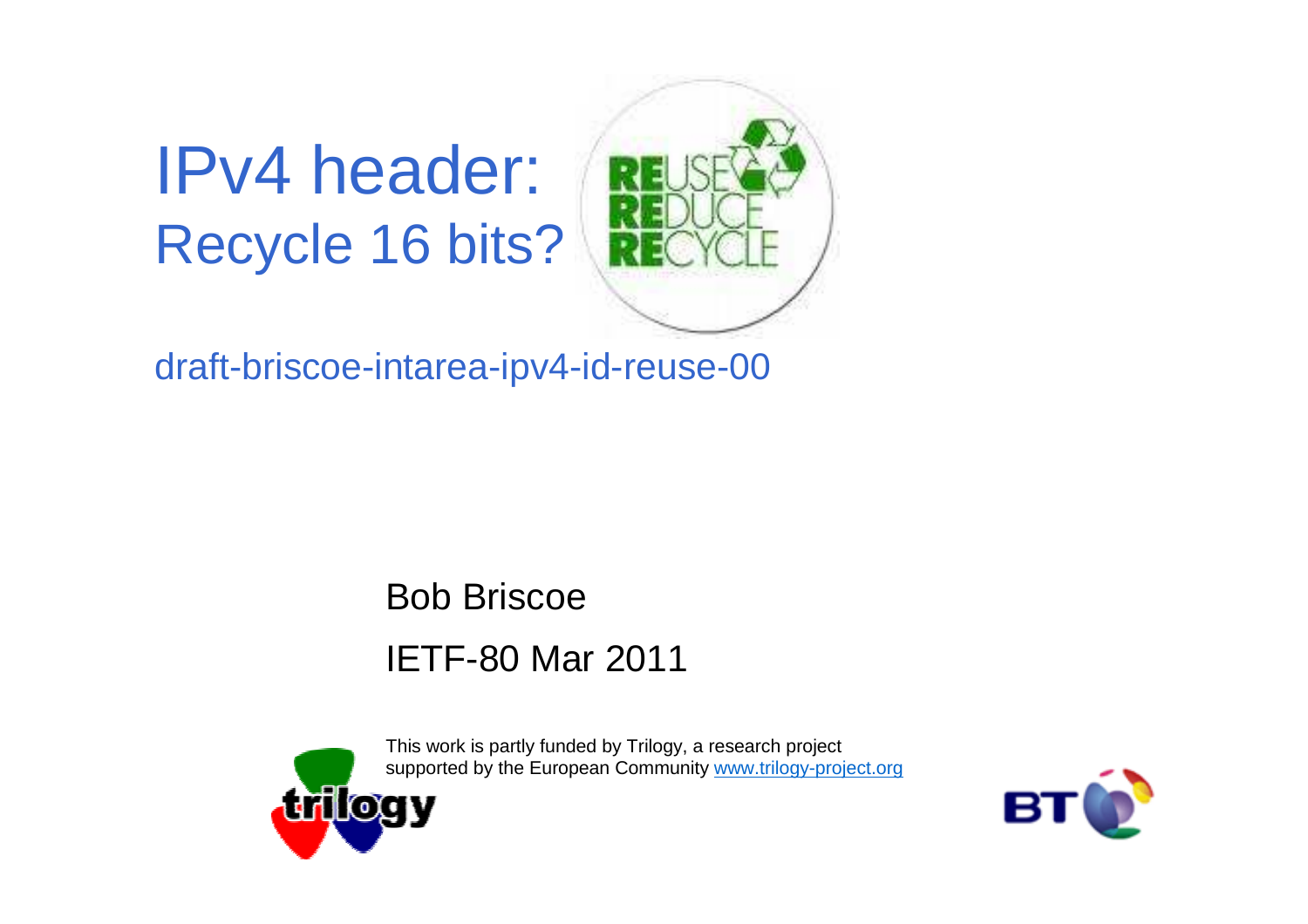### problem: protocol extensibility

- new protocols need n bits in IP header (v4 and/or v6)
	- e.g. conex-abstract-mech, nat-reveal-option
- IPv4&6 extensibility mechanisms unusable in practice
	- any v4 option or v6 hop-by-hop ext hdr punted to slow-path

### new extensibility design principle\*

- put options where they will be ignored by existing kit
- kit with option code will know where to look

ack: Rob Hancock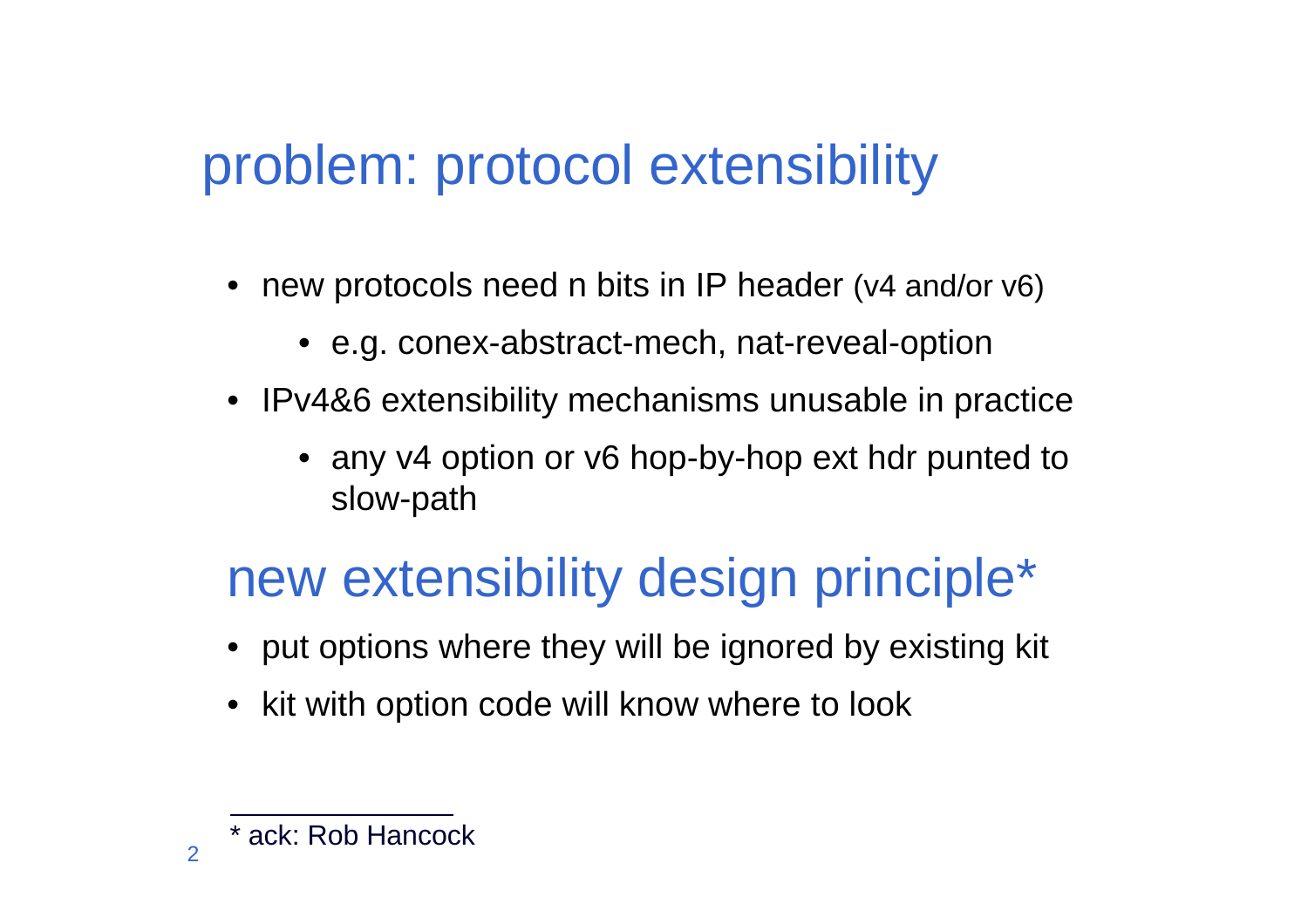## find a field ignored by existing kit

|                            |                        | $1_{0}$ 1 2 3 4 5 6 7 8 9 0 1 2 3 4 5 6 7 8 9 0 1 2 3 4 5 6 7 8 9 0 |  |  |  |  |  |  |  |  |
|----------------------------|------------------------|---------------------------------------------------------------------|--|--|--|--|--|--|--|--|
| Version  <br>H             | ECN<br><b>Diffserv</b> | <b>Total Length</b>                                                 |  |  |  |  |  |  |  |  |
|                            | Identification         | Offset<br>Flags                                                     |  |  |  |  |  |  |  |  |
| Time to Live               | Protocol               | <b>Header Checksum</b>                                              |  |  |  |  |  |  |  |  |
| <b>Source Address</b>      |                        |                                                                     |  |  |  |  |  |  |  |  |
| <b>Destination Address</b> |                        |                                                                     |  |  |  |  |  |  |  |  |

- • this draft proposes a new way to extend IPv4
	- similar ideas could apply to IPv6



- • large majority of IPv4 packets are atomic
	- •unfragmented and unfragmentable
- ID field redundant in atomic packets [draft-ietf-intarea-ipv4-id-update]
- •this draft proposes a process to manage re-use of the ID field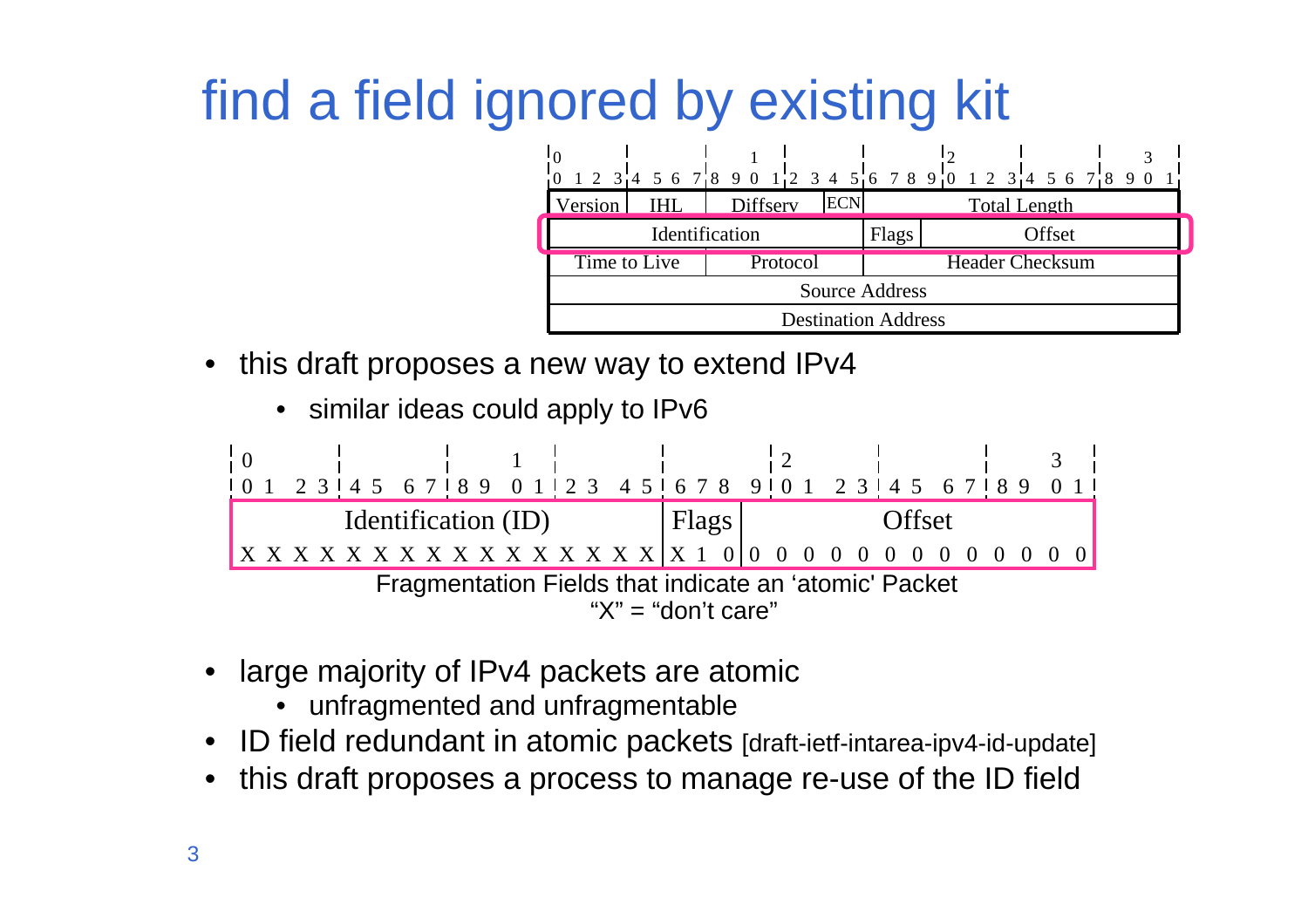### re-use ID field in atomic IPv4 packets

- frees up 16 bits for use by Internet community
	- propose IANA registry for re-using ID field
	- IETF can reassign whole field, subfields or codepoints within subfields
	- within constraints of previous use of ID for reassembly
- call the ID field "ID-Reuse" when packet is atomic





example registration: a new 2-bit field called ExA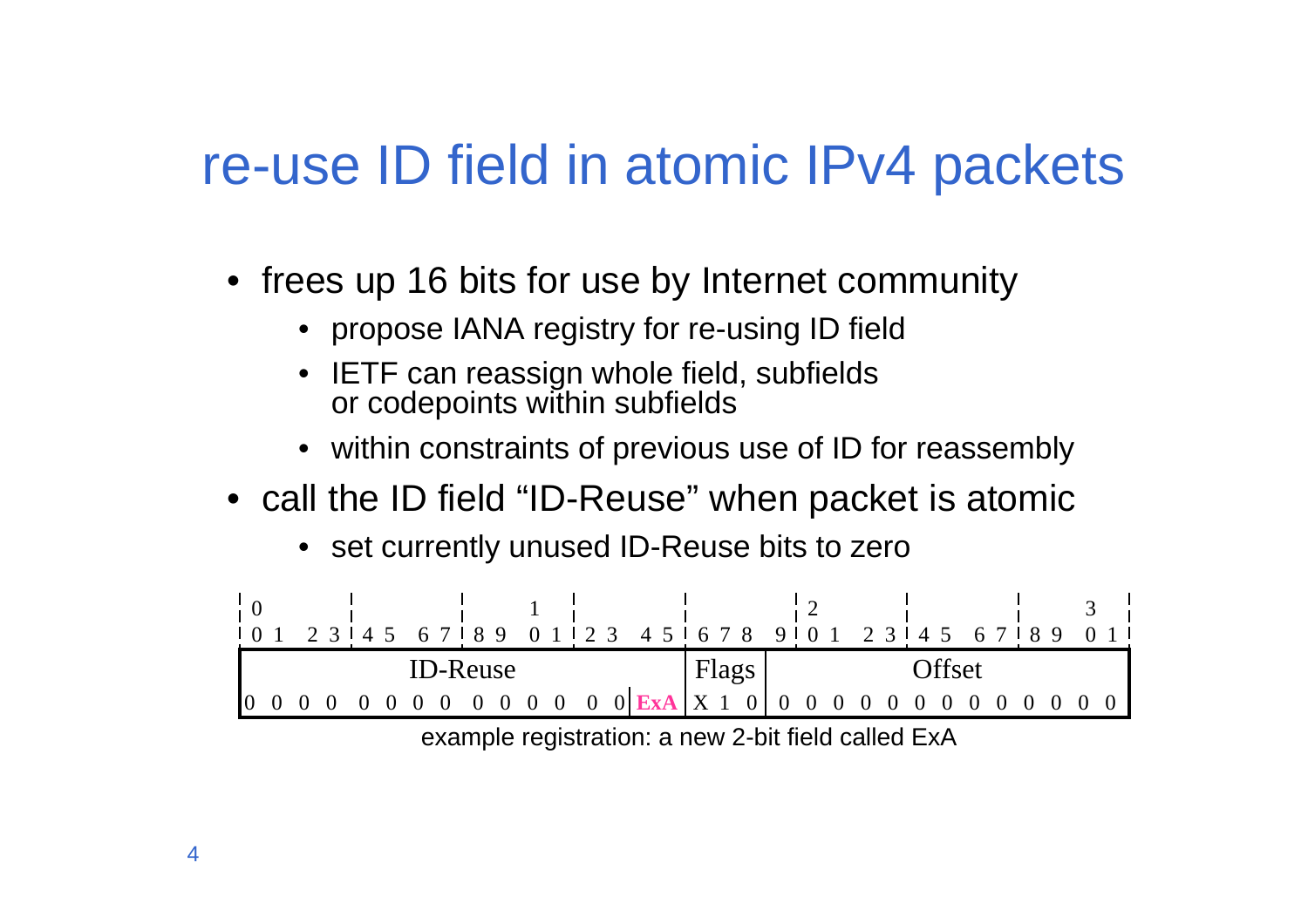### disambiguation

| An example ID-Reuse value |  |  |  |  |  |  |                                                                   |  |  |  |  | $ $ Flags $ $<br>Offset |  |  |  |  |  |  |  |  |  |  |  |  |  |  |  |
|---------------------------|--|--|--|--|--|--|-------------------------------------------------------------------|--|--|--|--|-------------------------|--|--|--|--|--|--|--|--|--|--|--|--|--|--|--|
|                           |  |  |  |  |  |  | 0 0 0 0 0 0 0 0 0 0 0 0 0 0 1 0 0 1 0 0 0 0 0 0 0 0 0 0 0 0 0 0 0 |  |  |  |  |                         |  |  |  |  |  |  |  |  |  |  |  |  |  |  |  |

- • how does an ExA implementation know whether this is: a)an atomic packet using codepoint 10 in protocol ExA? b)an atomic packet with arbitrary noise in the ID field?
- • solution:
	- •propose to redefine Reserved flag as 'Recycled' (RC) flag
	- $\bullet$ if atomic AND RC=1, ID field redefined as ID-Reuse  $\begin{bmatrix} 0 & 1 & 2 \end{bmatrix}$

**RC** DF

MF

•consumes last available bit to free up 16b

0 0 0 0 0 0 0 0 0 0 0 0 0 0 **ExA**An Example ID-Reuse value  $\int$  Flags  $\int$  Offset **1**1 0 0 0 0 0 0 0 0 0 0 0 0 0 0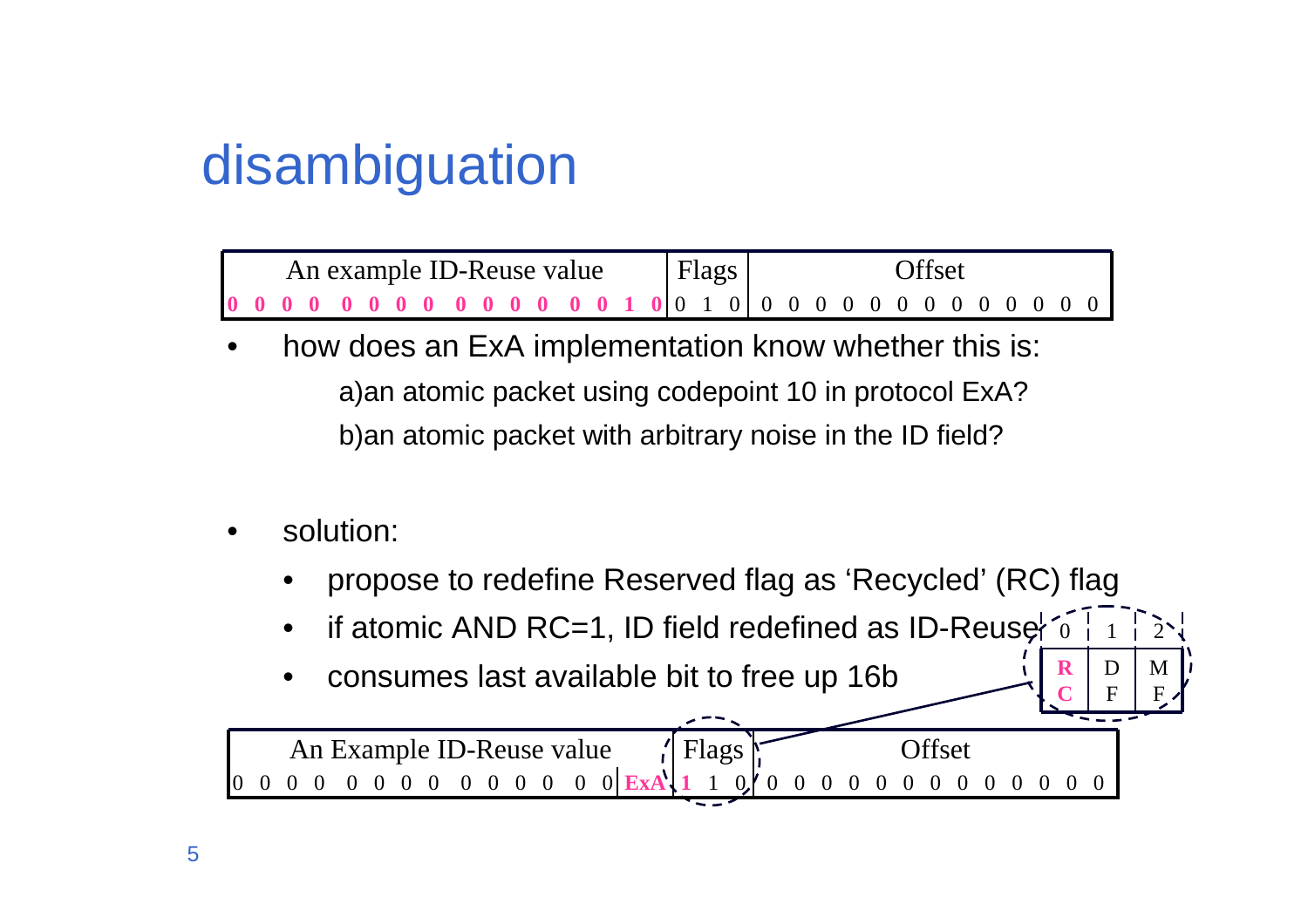### incremental deployment tradeoff

- • new problem
	- $\bullet~$  some pre-existing middleboxes (firewalls) discard RC = 1
- solution during initial deployment:
	- ExA implementation assumes packet using ExA protocol if



- $\bullet~$  in this example, wrong with probability of 1 : 2 $^{(16\text{-}2)}$  = 1 : 2 $^{14}$
- protocol must not risk being wrong unless it does no harm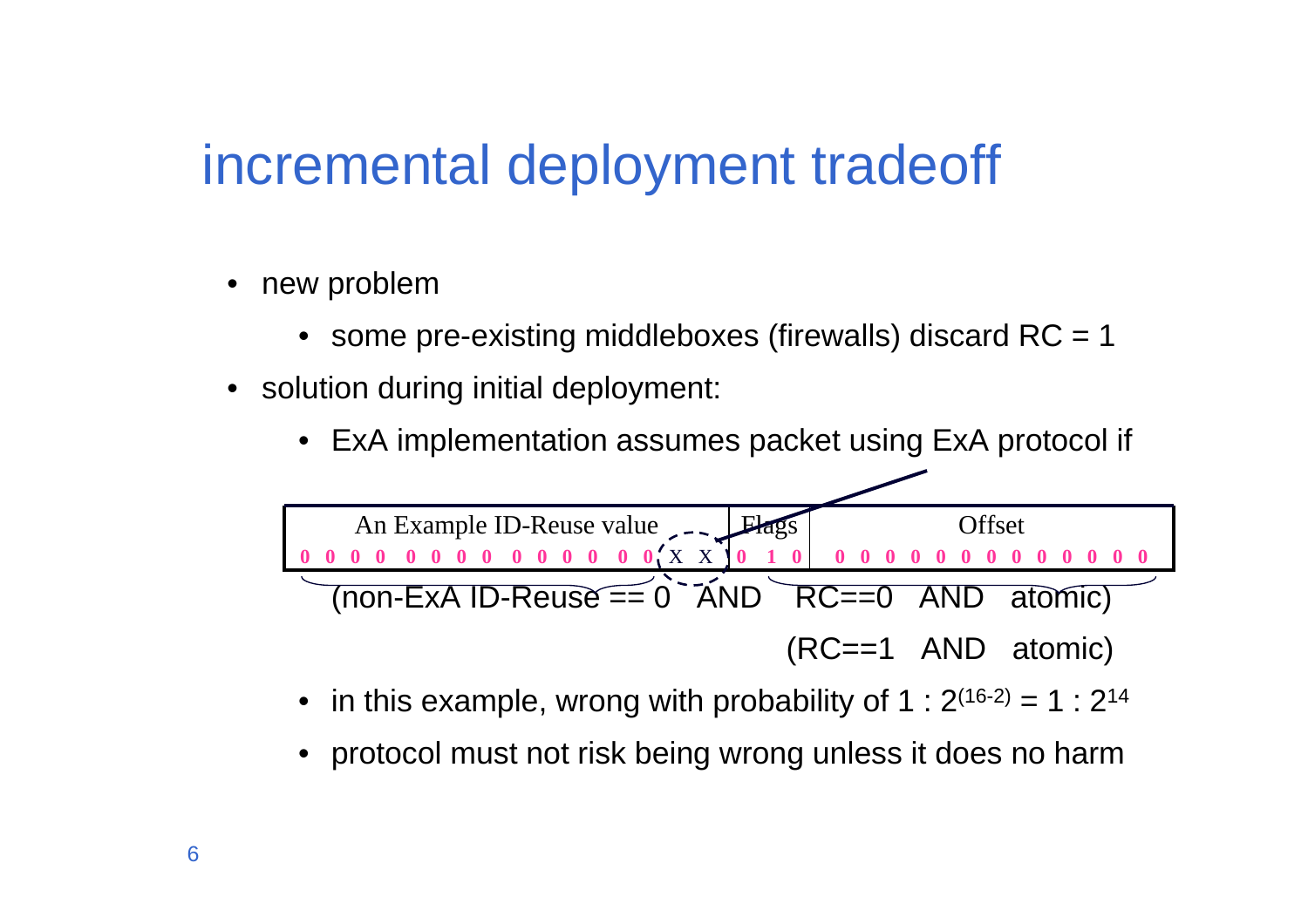### constraints on re-using IPv4 ID

- only in atomic packets
- IPsec authentication header interaction
	- ID immutable at least between IPsec endpoints
- Tunnel encapsulation
	- cannot rely on DF propagating to outer
	- cannot rely on ID field being copied to outer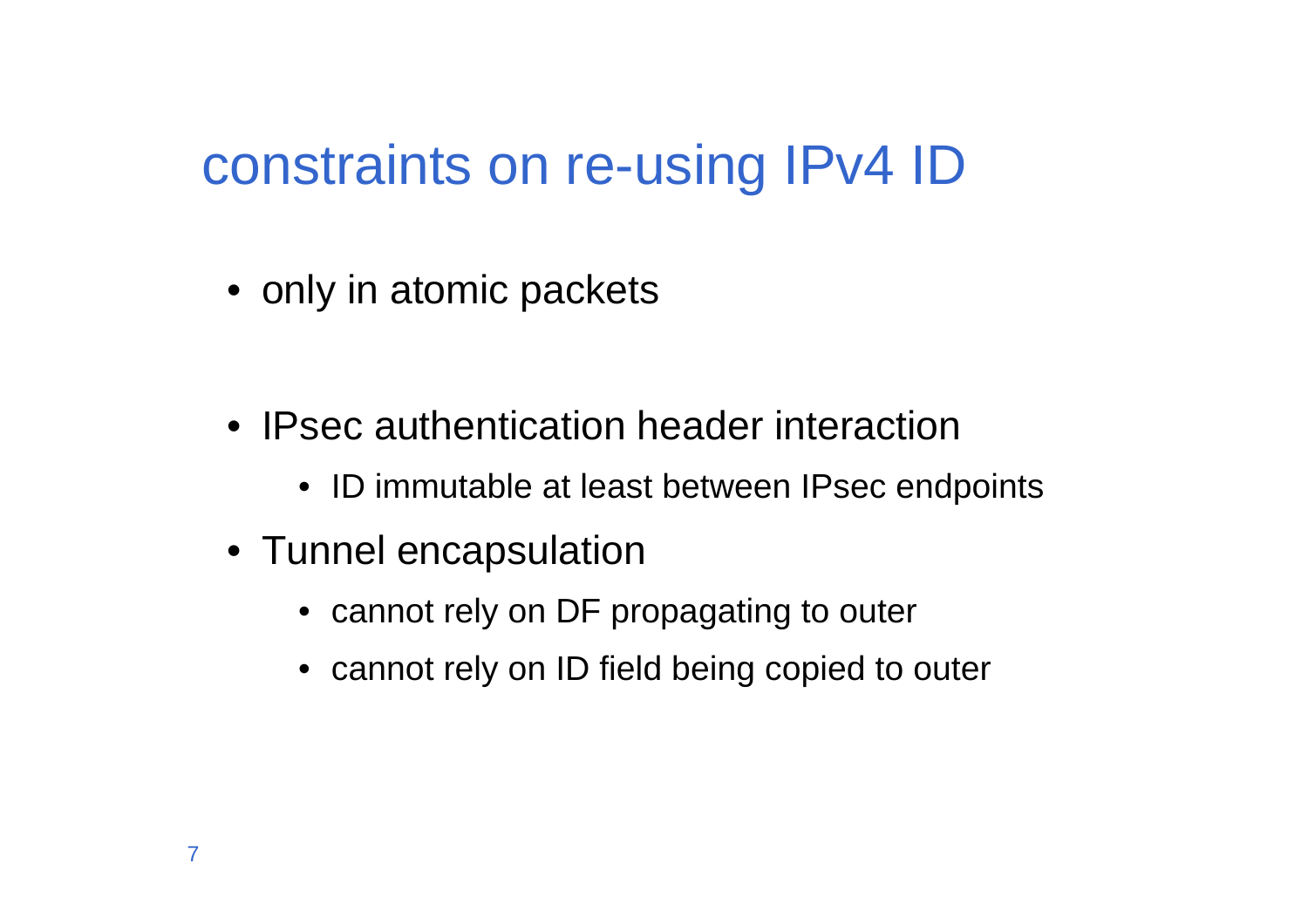### conclusions

- consume last available bit to free up 16 in IPv4
- with non-trivial constraints
- principled incremental deployment
	- and a hack with a tradeoff and an added constraint

|        | middlebox<br>traversal | new protocol<br>recognition |
|--------|------------------------|-----------------------------|
|        | $RC=0$   certain       | uncertain                   |
| $RC=1$ | uncertain              | certain                     |

### discussion

- too constrained for those who want more bits?
- is this the most useful use of the Reserved flag?